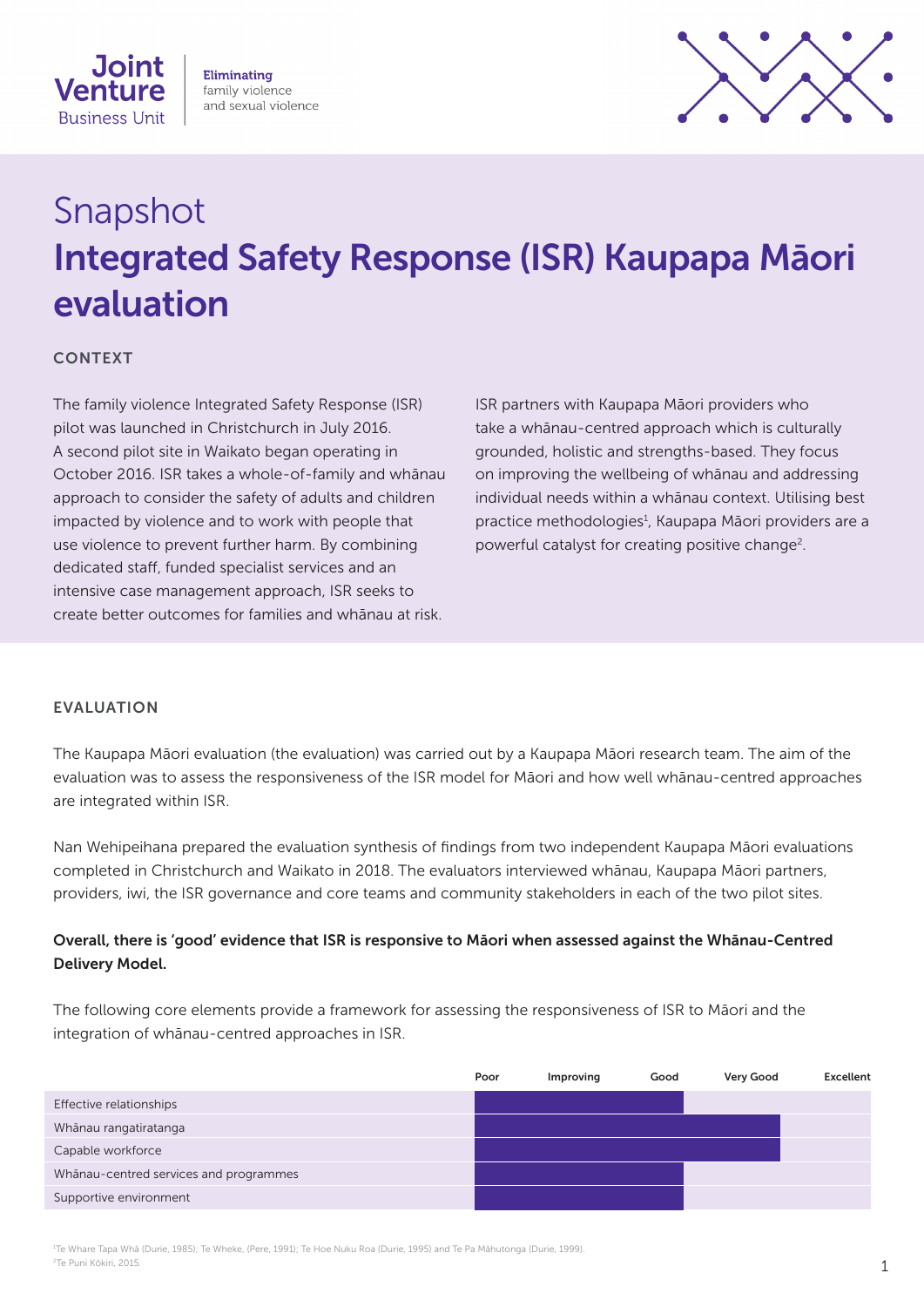

Eliminating family violence and sexual violence



#### EVIDENCE

# Effective relationships

There is 'good' evidence of effective relationships that benefit whānau. Kaimahi relationships with whānau are 'very good'. Kaupapa Māori partner relationships with ISR agencies and stakeholders are improving and iwi are now actively involved in ISR.

## Whānau rangatiratanga

There is 'very good' evidence of whānau rangatiratanga. ISR supports whānau to be self-managing and to exert more control over their lives. There are examples of whānau achieving increased independence and autonomy by moving on from abusive relationships, choosing to access additional services, and/or staying engaged with services.

# Capable workforce

There is 'very good' evidence of Kaupapa Māori partners having a culturally competent workforce. Kaimahi take a holistic approach and utilise culturally-grounded ways of working to support whānau aspirations. A whānaucentred practice approach that specifically relates to the family violence sector is emerging and there is support for practice learnings to be shared across the ISR network of partners and agencies.

#### Whānau-centred services and programmes

There is 'good' evidence that ISR strives to operate within a whānau-centred approach. ISR is not a Kaupapa Māori programme. However, it connects whānau to Kaupapa Māori partners who provide culturally-grounded, Kaupapa Māori services and facilitate access to support and services that are responsive to whānau needs.

#### Supportive environment

There is 'good' evidence that funding, contracting and policy arrangements are now more responsive to Kaupapa Māori partners. There has been increased funding to Kaupapa Māori services to match demand, the establishment of community partner agency coalitions including Māori coalitions (Tū Pono in Christchurch and The Collective in Waikato), and greater Māori representation on the core ISR team.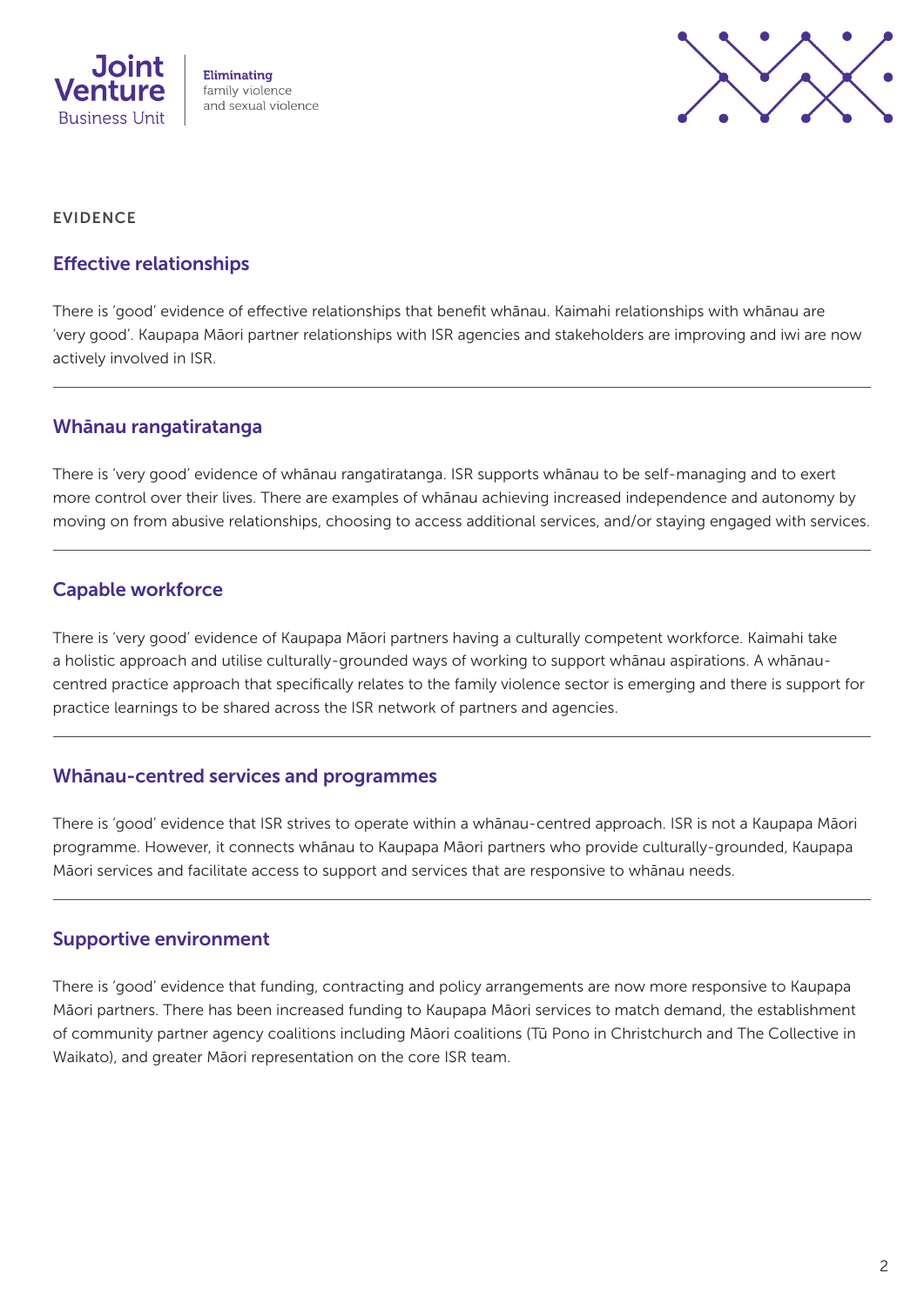

Eliminating family violence and sexual violence



# FURTHER FINDINGS

# ISR is highly responsive to whānau

Whānau interviewed in both Christchurch and Waikato appreciated the support they received from ISR Kaupapa Māori partners. Whānau described the services as being delivered with respect and underpinned by tikanga. Whānau also felt connected to te ao Māori - they could express themselves and their identity and they felt safe. Whānau drew strength and confidence from the tikanga embedded in Kaupapa Māori approaches.

## Whānau-centred practice has increasingly become a core feature of ISR

The evaluation shows that ISR, through its Kaupapa Māori partners and whānau-centred practice approach, is supporting whānau on their pathway to wellbeing. It is clear that this approach has been able to overcome barriers to whānau engagement.

Whānau-centred practice provides for victim safety in the context of family and whānau, as defined by the victim. Whānau-centred practitioners work in ways that are responsive to whānau identified preferences, aspirations and need.

#### ISR has become more responsive to Kaupapa Māori partners

ISR Kaupapa Māori partners spoke of feeling listened to, their expertise valued, and that ISR supports their ways of working and whānau-centred practice. ISR Kaupapa Māori partners and their kaimahi feel strongly that ISR enables them to better support their whānau. They now feel like valued partners.